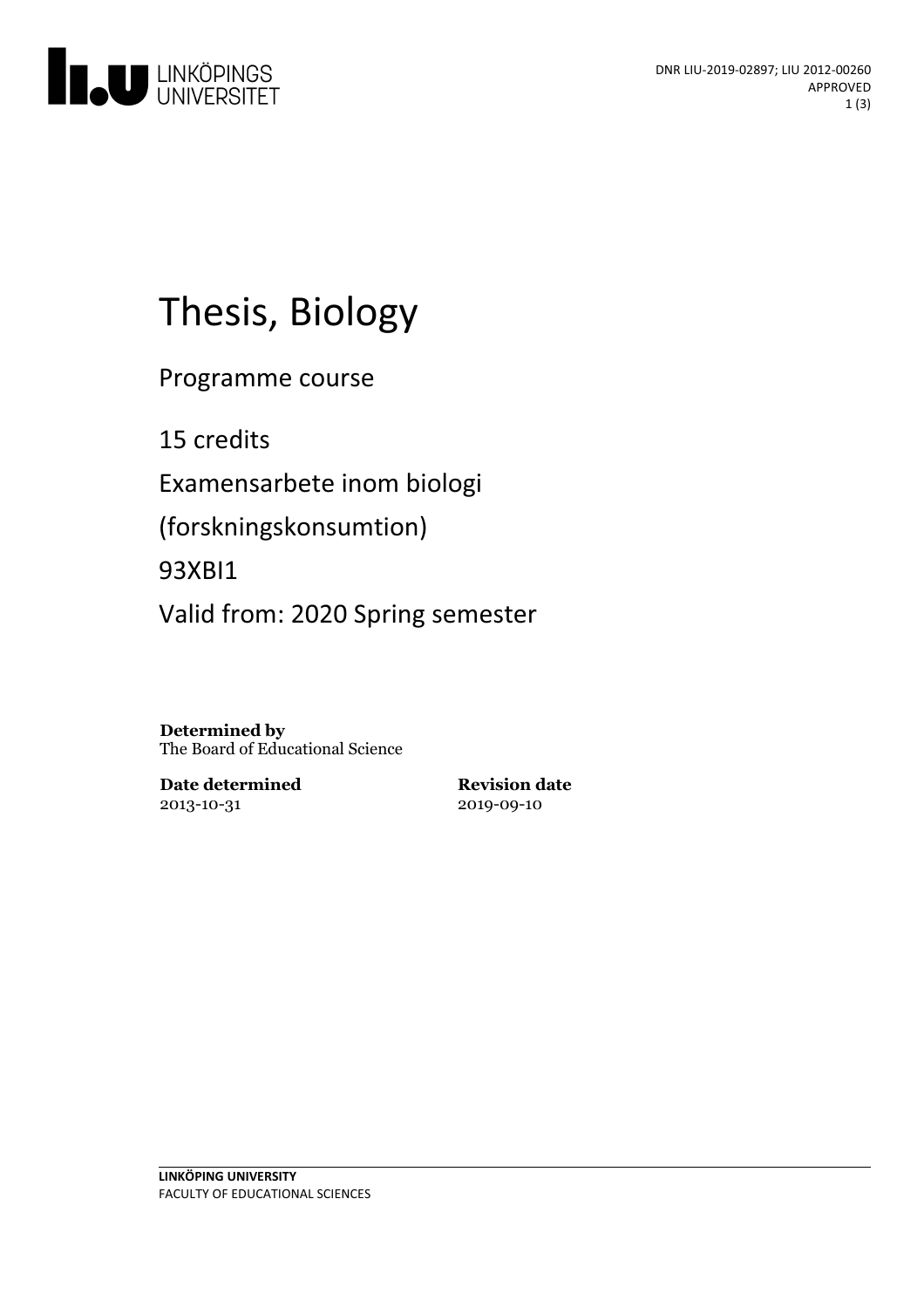Main field of study Biology

Course level

First cycle

### Advancement level

G2E

## Course offered for

Secondary School Teacher Programme with a specialization in Teaching in Grades 7-9 of the Compulsory School

### Examination

Applies to all courses regardless of grading scale.

Students failing an exam covering either the entire course or part of the course two times are entitled to have a new examiner appointed for the reexamination.

If the course has a three-graded grading scale (U - VG), following applies:

Students who have passed an examination may not retake it in order to improve their grades.

The following applies to courses that include a compulsory component:

If special circumstances prevail, and if it is possible with consideration of the nature of the compulsory component, the examiner may decide to replace the compulsory component with another equivalent component.

If the LiU coordinator for students with disabilities has granted a student the right to an adapted examination for <sup>a</sup> written examination in an examination hall, the student has the right to it. If the coordinator has instead recommended for the student an adapted examination or alternative form of examination, the examiner may grant this if the examiner assesses that it is possible, based on consideration of the course objectives.

#### Grades

Three-grade scale, U, G, VG